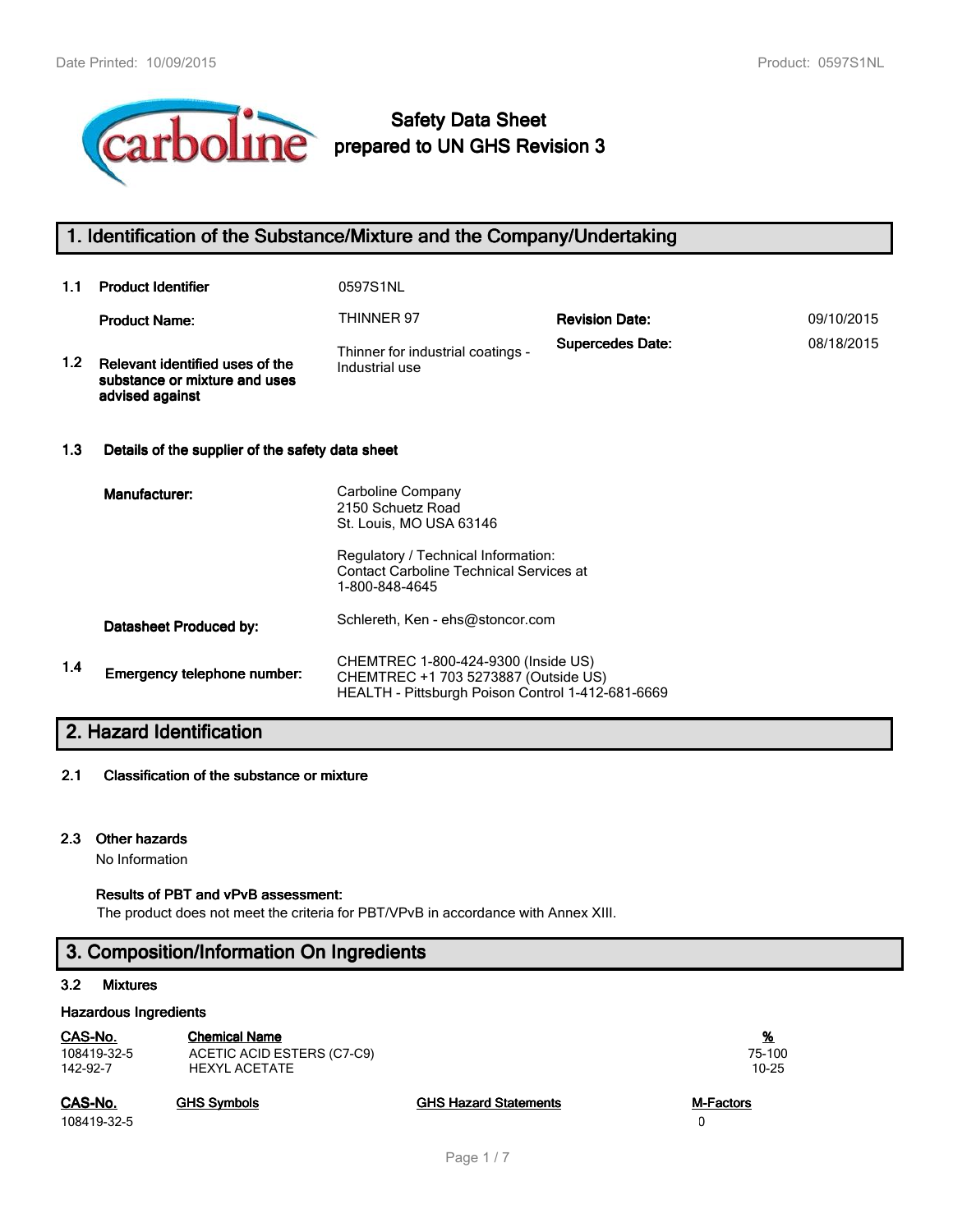142-92-7 GHS02 H226 0

**Additional Information:** The text for GHS Hazard Statements shown above (if any) is given in Section 16.

## **4. First-aid Measures**

#### **4.1 Description of First Aid Measures**

**AFTER INHALATION:** Give oxygen or artificial respiration if needed. Remove person to fresh air. If signs/symptoms continue, get medical attention.

**AFTER SKIN CONTACT:** In case of contact, immediately flush skin with plenty of water for at least 15 minutes while removing contaminated clothing and shoes. If skin irritation persists, call a physician.

**AFTER EYE CONTACT:** Rinse thoroughly with plenty of water for at least 15 minutes and consult a physician.

**AFTER INGESTION:** Do NOT induce vomiting. Never give anything by mouth to an unconscious person. If swallowed, call a poison control centre or doctor immediately.

#### **4.2 Most important symptoms and effects, both acute and delayed**

Irritating to eyes and skin. May be harmful if swallowed.

#### **4.3 Indication of any immediate medical attention and special treatment needed**

No information available on clinical testing and medical monitoring. Specific toxicological information on substances, if available, can be found in section 11.

## **5. Fire-fighting Measures**

#### **5.1 Extinguishing Media:**

Carbon Dioxide, Dry Chemical, Foam, Water Fog

**UNUSUAL FIRE AND EXPLOSION HAZARDS:** Combustible LiquidProvide adequate ventilation. Keep away from heat/sparks/open flames/hot surfaces. - No smoking.

#### **5.2 Special hazards arising from the substance or mixture**

No Information

#### **5.3 Advice for firefighters**

In the event of fire, wear self-contained breathing apparatus. Combustible materialCool containers / tanks with water spray.

# **6. Accidental Release Measures**

#### **6.1 Personal precautions, protective equipment and emergency procedures**

Ensure adequate ventilation. Ensure adequate ventilation. Evacuate personnel to safe areas. Remove all sources of ignition.

#### **6.2 Environmental precautions**

Do not allow material to contaminate ground water system. Prevent product from entering drains.

## **6.3 Methods and material for containment and cleaning up**

Contain spillage, soak up with non-combustible absorbent material, (e.g. sand, earth, diatomaceous earth, vermiculite) and transfer to a container for disposal according to local / national regulations (see section 13).

## **6.4 Reference to other sections**

Please refer to disposal requirements or country specific disposal requirements for this material. See Section 13 for further information.

# **7. Handling and Storage**

# **7.1 Precautions for safe handling**

**INSTRUCTIONS FOR SAFE HANDLING :** Keep containers dry and tightly closed to avoid moisture absorption and contamination. Prepare the working solution as given on the label(s) and/or the user instructions. Do not breathe vapours or spray mist. Ensure all equipment is electrically grounded before beginning transfer operations. Do not use sparking tools. Wash thoroughly after handling. Do not get in eyes, on skin, or on clothing. Use only with adequate ventilation/personal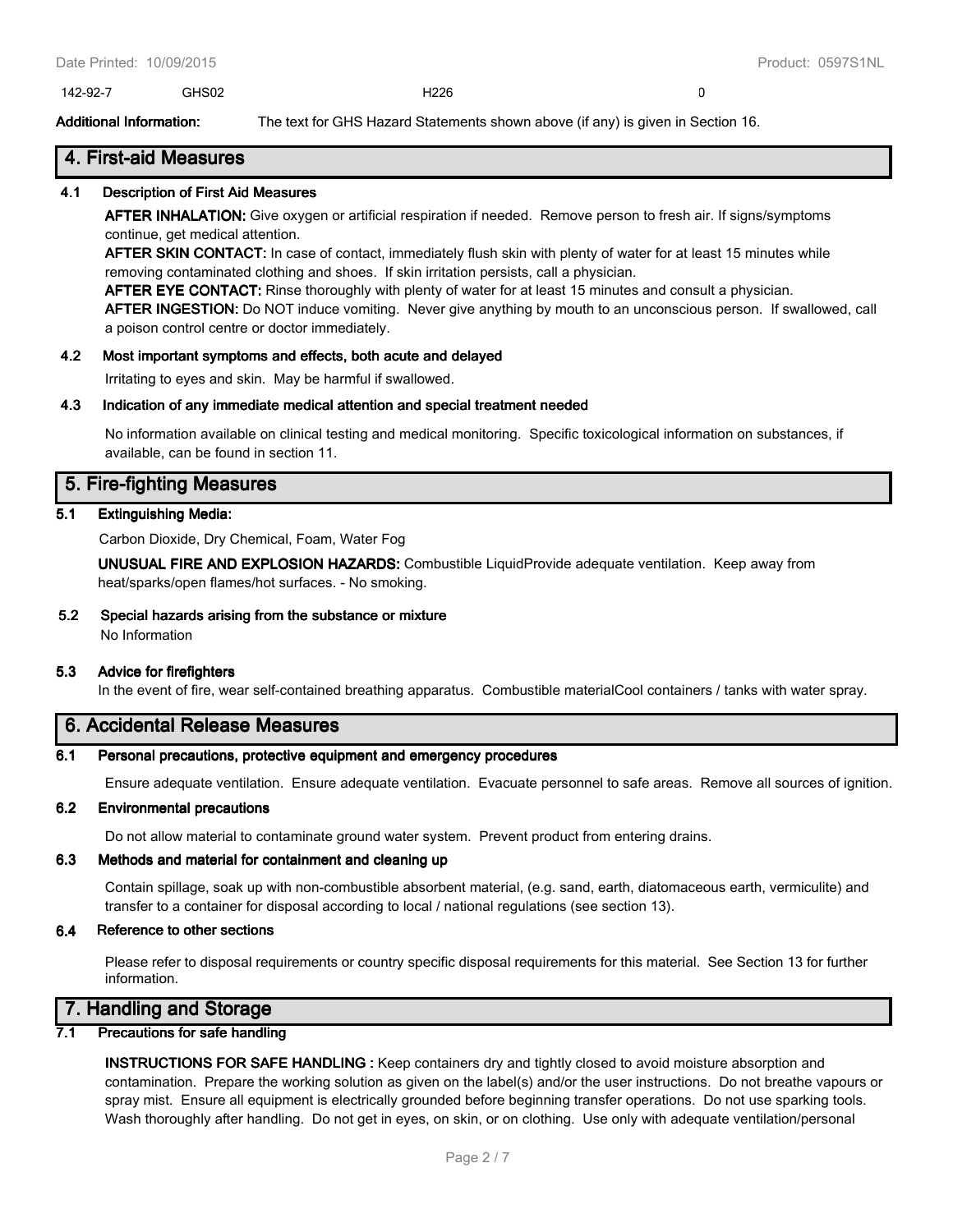#### protection.

**PROTECTION AND HYGIENE MEASURES :** Handle in accordance with good industrial hygiene and safety practice. Wash hands before breaks and at the end of workday. When using, do not eat, drink or smoke.

#### **7.2 Conditions for safe storage, including any incompatibilities**

#### **CONDITIONS TO AVOID:** Heat, flames and sparks.

**STORAGE CONDITIONS:** Keep container closed when not in use. Store in a dry, well ventilated place away from sources of heat, ignition and direct sunlight.

#### **7.3 Specific end use(s)**

No specific advice for end use available.

# **8. Exposure Controls/Personal Protection**

## **8.1 Control parameters**

#### **Ingredients with Occupational Exposure Limits**

**(US)**

| Name                       |        | <b>TWA</b> | ACGIH TLV- ACGIH TLV- OSHA PEL-<br><b>STEL</b> | TWA | <b>OSHA PEL-</b><br><b>CEILING</b> | <b>OEL Note</b> |
|----------------------------|--------|------------|------------------------------------------------|-----|------------------------------------|-----------------|
| ACETIC ACID ESTERS (C7-C9) | 75-100 | N/E        | N/E                                            | N/E | N/E                                |                 |
| HEXYL ACETATE              | 10-25  | N/E        | N/E                                            | N/E | NΕ                                 |                 |

**FURTHER INFORMATION:** Refer to the regulatory exposure limits for the workforce enforced in each country.

#### **8.2 Exposure controls**

#### **Personal Protection**

**RESPIRATORY PROTECTION:** In order to avoid inhalation of spray-mist and sanding dust, all spraying and sanding must be done wearing adequate respirator. Use only with ventilation to keep levels below exposure guidelines reported in this document. User should test and monitor exposure levels to ensure all personnel are below guidelines. If not sure, or not able to monitor, use State or federally approved supplied air respirator. For silica containing coatings in a liquid state, and/or if no exposure limits are established above, air-supplied respirators are generally not required.

**EYE PROTECTION:** Safety glasses with side-shields.

**HAND PROTECTION:** Gloves should be discarded and replaced if there is any indication of degradation or chemical breakthrough. Impervious gloves. Request information on glove permeation properties from the glove supplier.

**OTHER PROTECTIVE EQUIPMENT:** Ensure that eyewash stations and safety showers are close to the workstation location. Lightweight protective clothing

**ENGINEERING CONTROLS:** Avoid contact with skin, eyes and clothing. Ensure adequate ventilation, especially in confined areas.

# **9. Physical and Chemical Properties**

#### **9.1 Information on basic physical and chemical properties**

| Appearance:                         | Clear Liquid                  |
|-------------------------------------|-------------------------------|
| <b>Physical State</b>               | Liquid                        |
| Odor                                | Solvent                       |
| <b>Odor threshold</b>               | N/D                           |
| рH                                  | N/D                           |
| Melting point / freezing point (°C) | N/D                           |
| Boiling point/range (°C)            | 334 F (168 C) - 435 F (224 C) |
| Flash Point, (°C)                   | 66                            |
|                                     |                               |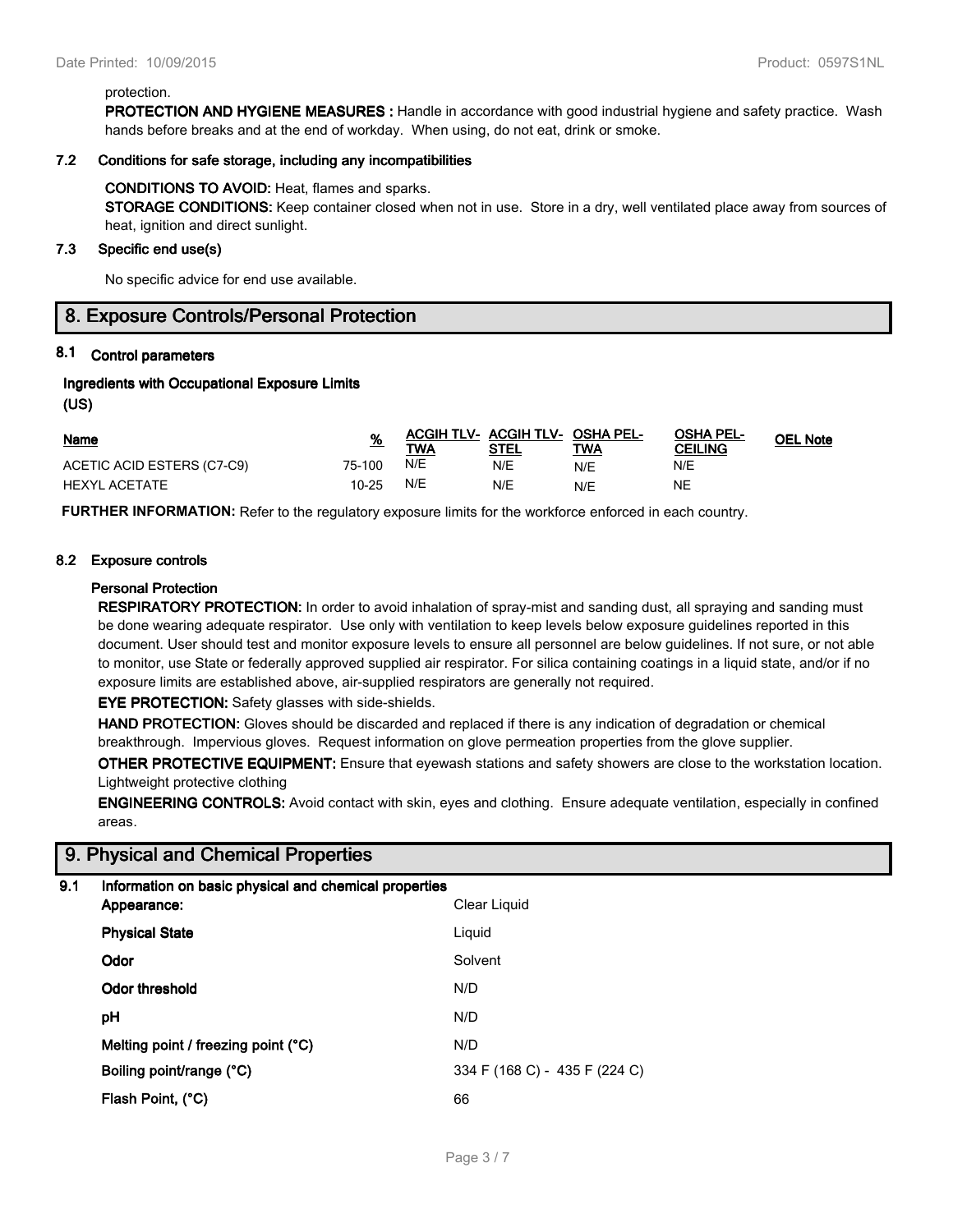|     | <b>Evaporation rate</b>                         | <b>Slower Than Ether</b> |
|-----|-------------------------------------------------|--------------------------|
|     | Flammability (solid, gas)                       | Not determined           |
|     | Upper/lower flammability or explosive<br>limits | $1.0 - 8.0$              |
|     | Vapour Pressure, mmHg                           | N/D                      |
|     | Vapour density                                  | Heavier than Air         |
|     | <b>Relative density</b>                         | Not determined           |
|     | Solubility in / Miscibility with water          | N/D                      |
|     | Partition coefficient: n-octanol/water          | Not determined           |
|     | Auto-ignition temperature (°C)                  | Not determined           |
|     | Decomposition temperature (°C)                  | Not determined           |
|     | <b>Viscosity</b>                                | Unknown                  |
|     | <b>Explosive properties</b>                     | Not determined           |
|     | Oxidising properties                            | Not determined           |
| 9.2 | Other information                               |                          |
|     | VOC Content g/l:                                | 871                      |
|     | Specific Gravity (g/cm3)                        | 0.87                     |

# **10. Stability and Reactivity**

## **10.1 Reactivity**

No reactivity hazards known under normal storage and use conditions.

#### **10.2 Chemical stability**

Stable under normal conditions.

#### **10.3 Possibility of hazardous reactions**

Hazardous polymerisation does not occur.

## **10.4 Conditions to avoid**

Heat, flames and sparks.

# **10.5 Incompatible materials**

Strong oxidizing agents.

#### **10.6 Hazardous decomposition products**

Carbon dioxide (CO2), carbon monoxide (CO), oxides of nitrogen (NOx), dense black smoke.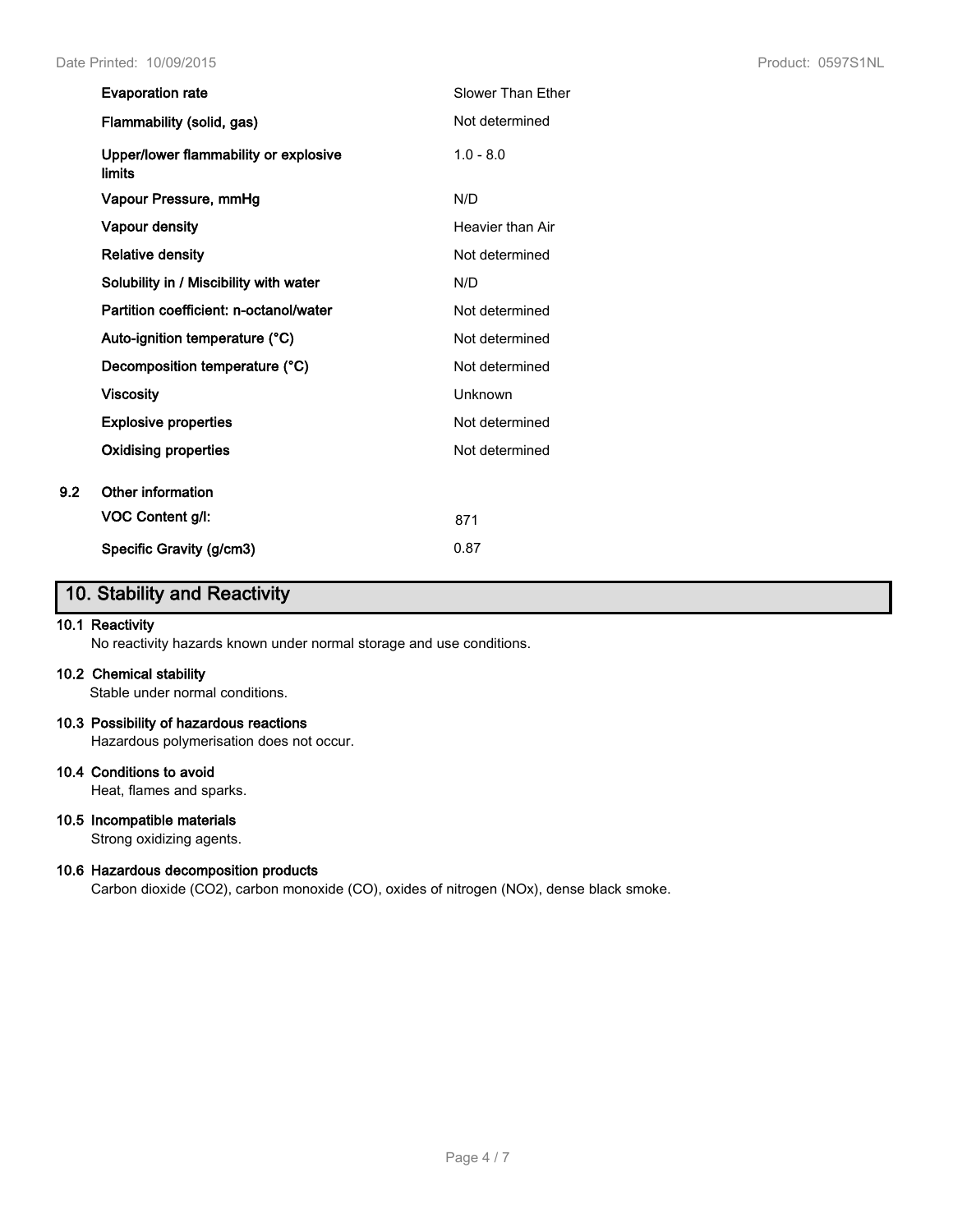# **11. Toxicological Information**

| 11.1 Information on toxicological effects |  |
|-------------------------------------------|--|
|-------------------------------------------|--|

| <b>Acute Toxicity:</b>            |         |
|-----------------------------------|---------|
| Oral LD50:                        | N/D     |
| <b>Inhalation LC50:</b>           | N/D     |
|                                   | Unknown |
| Irritation:                       |         |
| Corrosivity:                      | Unknown |
| Sensitization:                    | Unknown |
|                                   |         |
| <b>Repeated dose toxicity:</b>    | Unknown |
| Carcinogenicity:                  | Unknown |
| <b>Mutagenicity:</b>              | Unknown |
| <b>Toxicity for reproduction:</b> | Unknown |

#### **If no information is available above under Acute Toxicity then the acute effects of this product have not been tested. Data on individual components are tabulated below:**

| CAS-No.  | <b>Chemical Name</b>                   | Oral LD50              | Dermal LD50                           | Vapor LC50    |
|----------|----------------------------------------|------------------------|---------------------------------------|---------------|
|          | 108419-32-5 ACETIC ACID ESTERS (C7-C9) | 5000 mg/kg, oral, rat  |                                       | Not Available |
| 142-92-7 | HEXYL ACETATE                          | 36230 mg/kg, oral, rat | 5000 mg/kg, dermal, rat Not Available |               |

## **Additional Information:**

Irritating to eyes and skin. May be harmful if swallowed.

# **12. Ecological Information**

**12.1 Toxicity:**

|      | EC50 48hr (Daphnia):                        | <b>Unknown</b>                                                                     |
|------|---------------------------------------------|------------------------------------------------------------------------------------|
|      | IC50 72hr (Algae):                          | <b>Unknown</b>                                                                     |
|      | LC50 96hr (fish):                           | <b>Unknown</b>                                                                     |
|      | 12.2 Persistence and degradability:         | <b>Unknown</b>                                                                     |
|      | 12.3 Bioaccumulative potential:             | <b>Unknown</b>                                                                     |
| 12.4 | Mobility in soil:                           | Unknown                                                                            |
|      | 12.5 Results of PBT and vPvB<br>assessment: | The product does not meet the criteria for PBT/VPvB in accordance with Annex XIII. |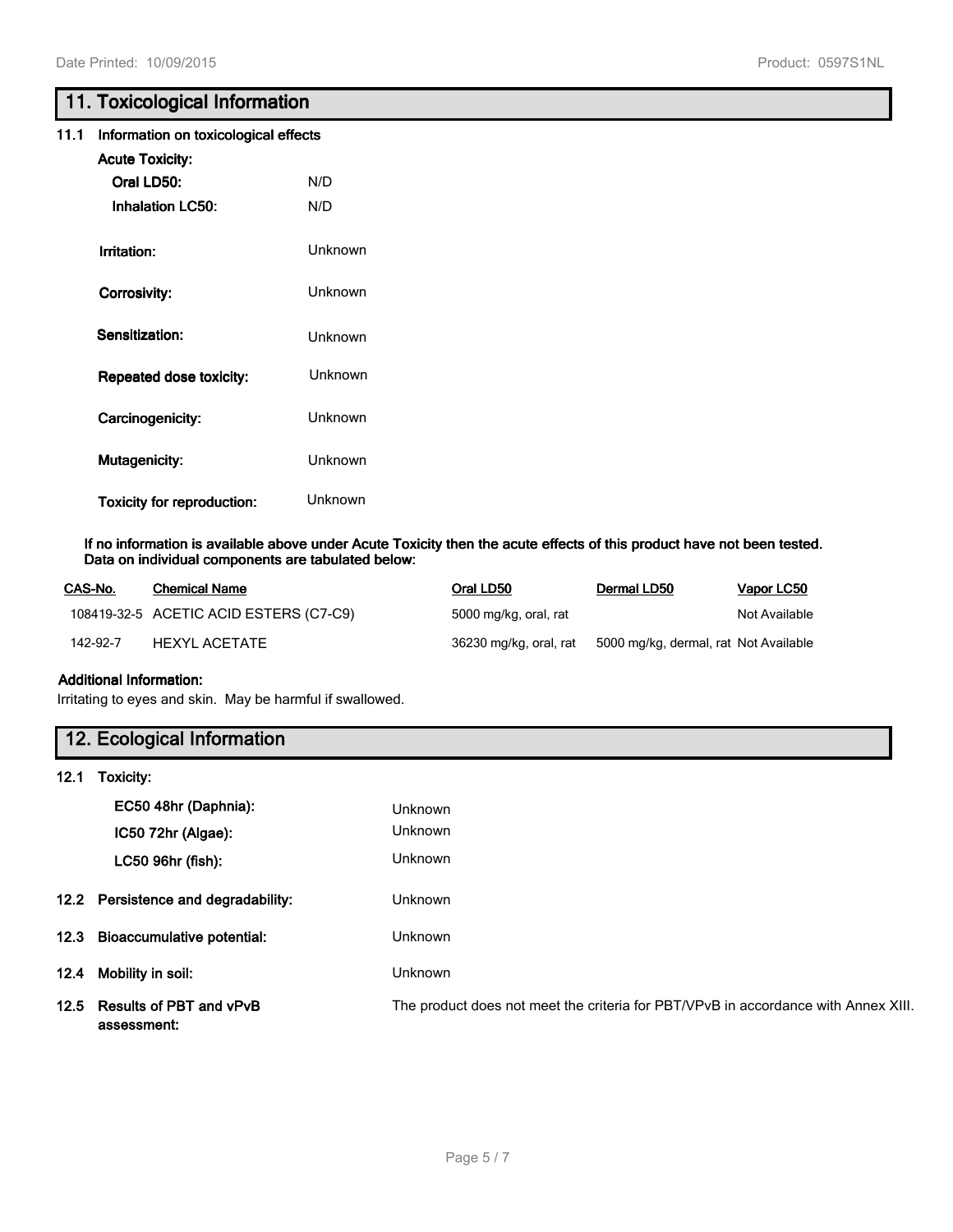#### **12.6 Other adverse effects:** Unknown

| CAS-No.  | <b>Chemical Name</b>                   | <b>EC50 48hr</b> | <b>IC50 72hr</b> | <b>LC50 96hr</b> |
|----------|----------------------------------------|------------------|------------------|------------------|
|          | 108419-32-5 ACETIC ACID ESTERS (C7-C9) | No information   | No information   | No information   |
| 142-92-7 | HEXYL ACETATE                          | No information   | No information   | 3.7 mg/L (fish)  |

# **13. Disposal Considerations**

**13.1 WASTE TREATMENT METHODS:** Do not burn, or use a cutting torch on, the empty drum. If recycling is not practicable, dispose of in compliance with local regulations. Dispose of in accordance with local regulations. Empty containers should be taken to an approved waste handling site for recycling or disposal.

|      | 14. Transport Information                                                        |                |
|------|----------------------------------------------------------------------------------|----------------|
| 14.1 | UN number                                                                        | None           |
|      | 14.2 UN proper shipping name                                                     | Not Regulated  |
|      | <b>Technical name</b>                                                            | N/A            |
|      | 14.3 Transport hazard class(es)                                                  | None           |
|      | Subsidiary shipping hazard                                                       | N/A            |
|      | 14.4 Packing group                                                               | N/A            |
| 14.5 | <b>Environmental hazards</b>                                                     | <b>Unknown</b> |
|      | 14.6 Special precautions for user                                                | <b>Unknown</b> |
|      | EmS-No.:                                                                         | N/A            |
|      | 14.7 Transport in bulk according to Annex II<br>of MARPOL 73/78 and the IBC code | Unknown        |

# **15. Regulatory Information**

**15.1 Safety, health and environmental regulations/legislation for the substance or mixture:**

# **U.S. Federal Regulations: As follows -**

#### **CERCLA - Sara Hazard Category**

This product has been reviewed according to the EPA 'Hazard Categories' promulgated under Sections 311 and 312 of the Superfund Amendment and Reauthorization Act of 1986 (SARA Title III) and is considered, under applicable definitions, to meet the following categories:

Fire Hazard, Acute Health Hazard, Chronic Health Hazard

#### **Sara Section 313:**

This product contains the following substances subject to the reporting requirements of Section 313 of Title III of the Superfund Amendment and Reauthorization Act of 1986 and 40 CFR part 372:

No Sara 313 components exist in this product.

#### **Toxic Substances Control Act:**

All components of this product are either listed on the TSCA Inventory or are exempt.

This product contains the following chemical substances subject to the reporting requirements of TSCA 12(B) if exported from the United States:

No TSCA 12(b) components exist in this product.